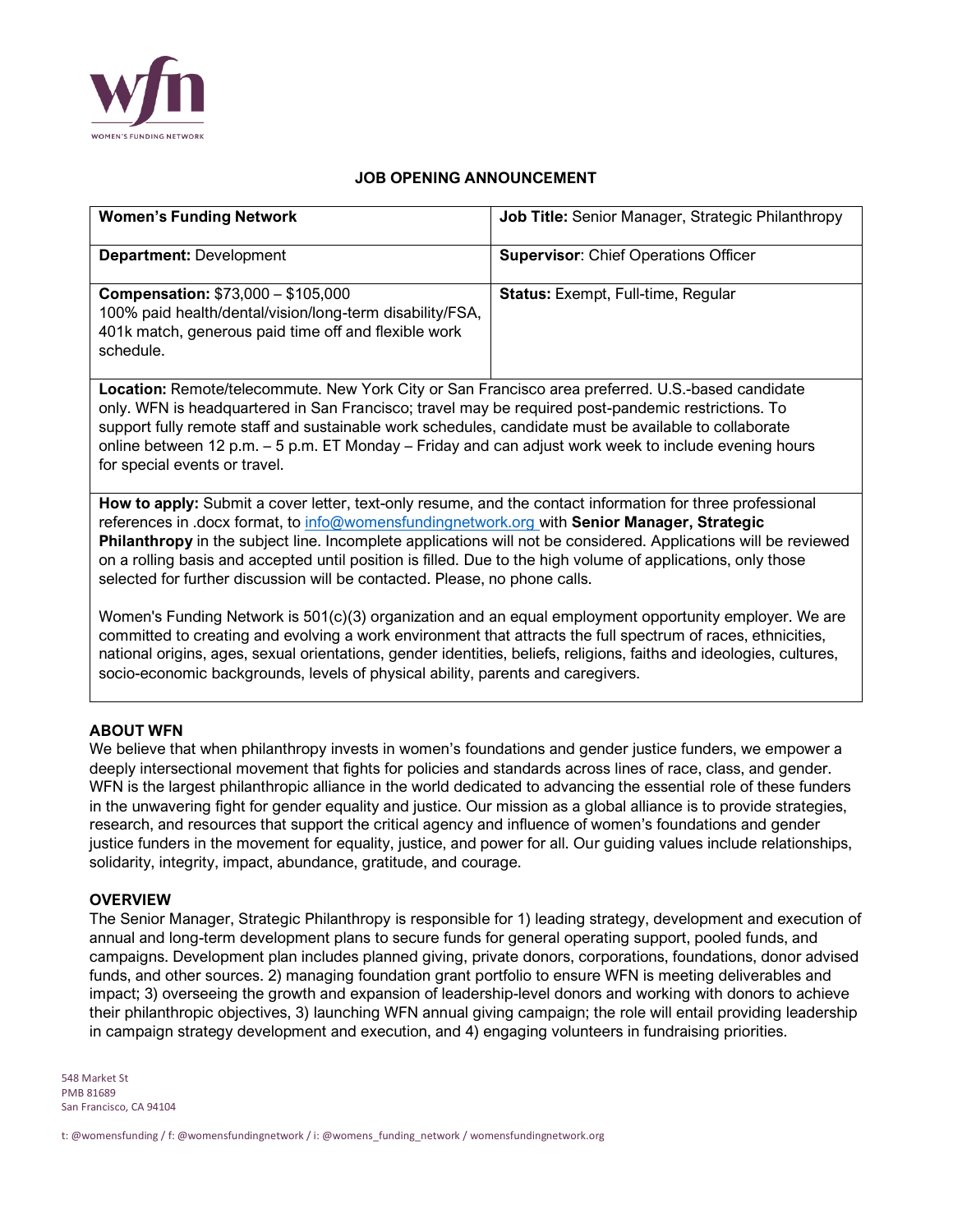

The incumbent should demonstrate initiative and a solution-focused attitude while positively contributing to our team environment, have strong knowledge of principles, ethics, and practices of effective fundraising, and current tax law and planned giving vehicles, and be able to develop and implement marketing plans and processes for planned giving and major gifts programs. This role is a key member of the WFN leadership team, including strategic input on organizational efforts, management of programming budgets, and contributions to learning and evaluation.

# **VALUE THIS ROLE DELIVERS**

- Provides leadership to identify, cultivate, and steward a broad range of donors and funder partners to deliver meaningful opportunities for collaborative investment in WFN's core work.
- Works collaboratively with members to offer deep support for their fundraising and development efforts towards a shared Generation Equality commitment to raise \$300 million in support of gender and racial equity within our network by 2025.
- While being responsive to the diverse goals and needs of the funders and partners that comprise various collaborative efforts, this role will also shape collaborative work among philanthropic partners for positive social impact.
- Supporting the organization in meeting its mission to deliver high quality member experience and to nourish the ecosystem of gender-lens philanthropy by executing strategies to amplify the impact and value of our member organizations.
- Cultivate programmatic partnerships that bring new funding, resources and opportunities back to WFN members; manage programmatic work with current key partners such as CHANGE Philanthropy.
- Successfully develop and monitor department budget; develop annual goals and budgets, as appropriate, instilling strong financial management discipline.
- Communicating fundraising goals, strategy, and progress to the President & CEO and Board of Directors when required and work across departments for greater cross learning and development.

# **SKILLS NEEDED TO BE SUCCESSFUL**

- Project management. Highly organized, with the interpersonal and tangible skills to motivate others to achieve shared goals on time and on budget.
- Passion and experience. Lived experience as a person of the global majority and institutionally marginalized gender, or other identity that connects you to a personal urgency for material solutions and innovations that respect the dignity and liberation of all people. A deep understanding for the need to move systems and structures towards gender and racial equity and justice. The ability to translate this expertise into philanthropic strategy and messages.
- Execution and implementation. Working closely with senior staff to create and execute ideas. This person should be inclined to boldly take on issues and challenges; to comfortably work collaboratively with a remote team; and to communicate messages without hesitation. They should be self-aware; responsive to feedback; and, flexible, adaptable and thrive in a dynamic environment. The role will have to be actively engaged (in person whenever safely possible) with partners and stakeholders to develop trusted relationships that results in intel and influence that helps drives successful strategy. They should have the ability to work on various projects simultaneously, requiring strong organizational and time management skills.
- Decision Quality: makes good decisions; most of their solutions and suggestions turn out to be correct and accurate when judged over time; sought out by others for advice and solutions
- Stakeholder Focus: is dedicated to meeting the expectations and requirements of internal and external stakeholders; acts with them in mind; establishes and maintains effective relationships and gains their trust and respect
- Presentation Skills: is effective in a variety of formal presentation settings: one-on-one, small/large groups, with peers, leaders, etc.; commands attention and can manage group process during the presentation.